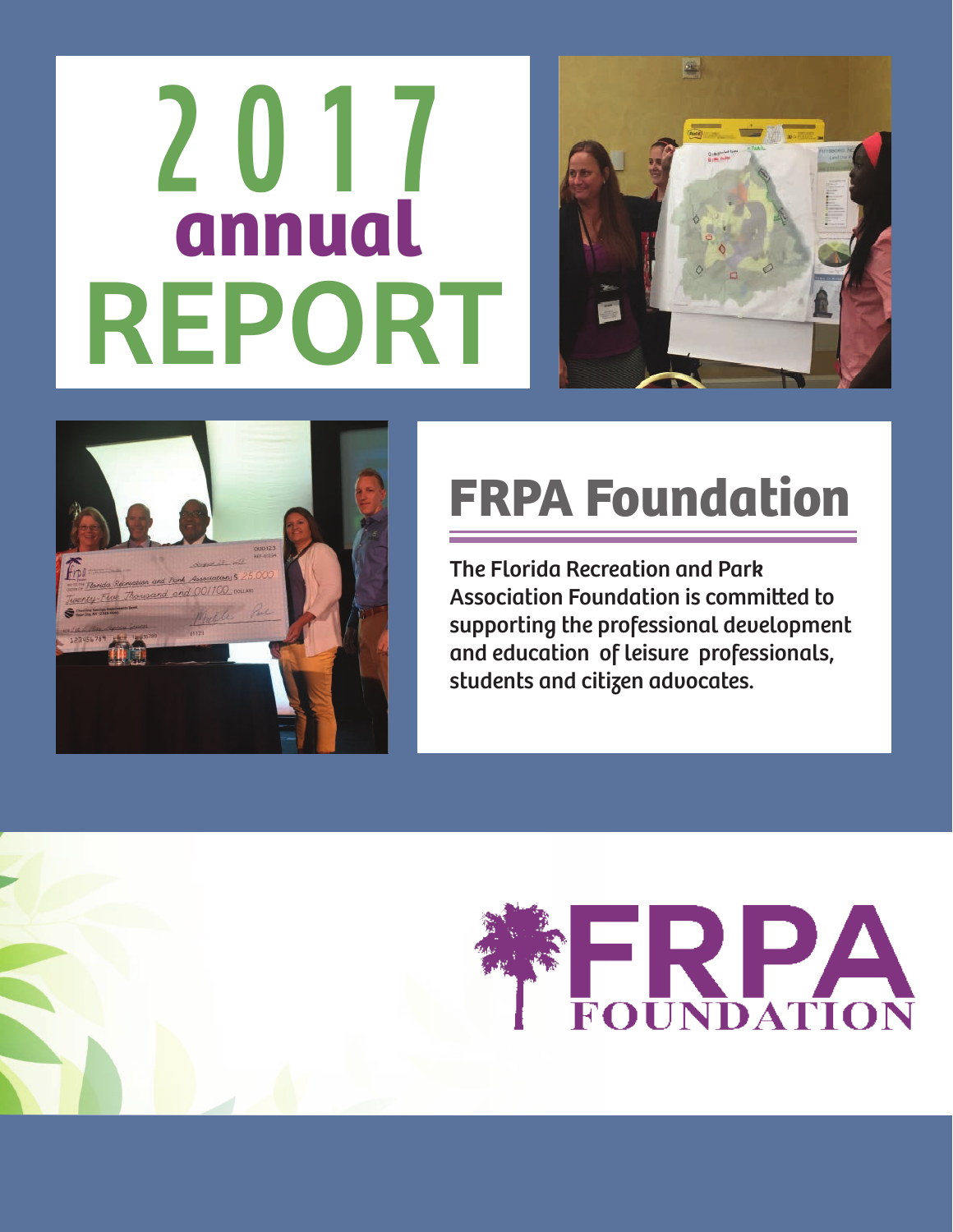# **Leadership**

### **2016-2017 Board of Trustees**

**OFFICERS** Michelle Park, CPRP **President** Don Decker, CPRP **President Elect** Alice Conkey **Past President** Caleb Gunter, CPRP **Secretary/Treasurer**

#### **TRUSTEES**

Nathan Almon David Barth, PhD, CPRP, PLA, AICP Kristin Caborn, CPRE Shannon Nazzal, CPRP

#### **EX-OFFICIO OFFICERS**

Eleanor Warmack, CAE, CPRP **FRPA Executive Director** Chester Pruitt, CPRP **FRPA President**

### **2017-2018 Board of Trustees**

**OFFICERS**

Michelle Park, CPRP **President** Don Decker, CPRP **President Elect** Alice Conkey **Past President** Caleb Gunter, CPRP **Secretary/Treasurer**

### **TRUSTEES**

Nathan Almon David Barth, PhD, CPRP, PLA, AICP Kristin Caborn, CPRE Becky Gunter, CPRP

#### **EX-OFFICIO OFFICERS**

Eleanor Warmack, CAE, CPRP **FRPA Executive Director** Joan Byrne, CPRE **FRPA President**





**PAGE 2**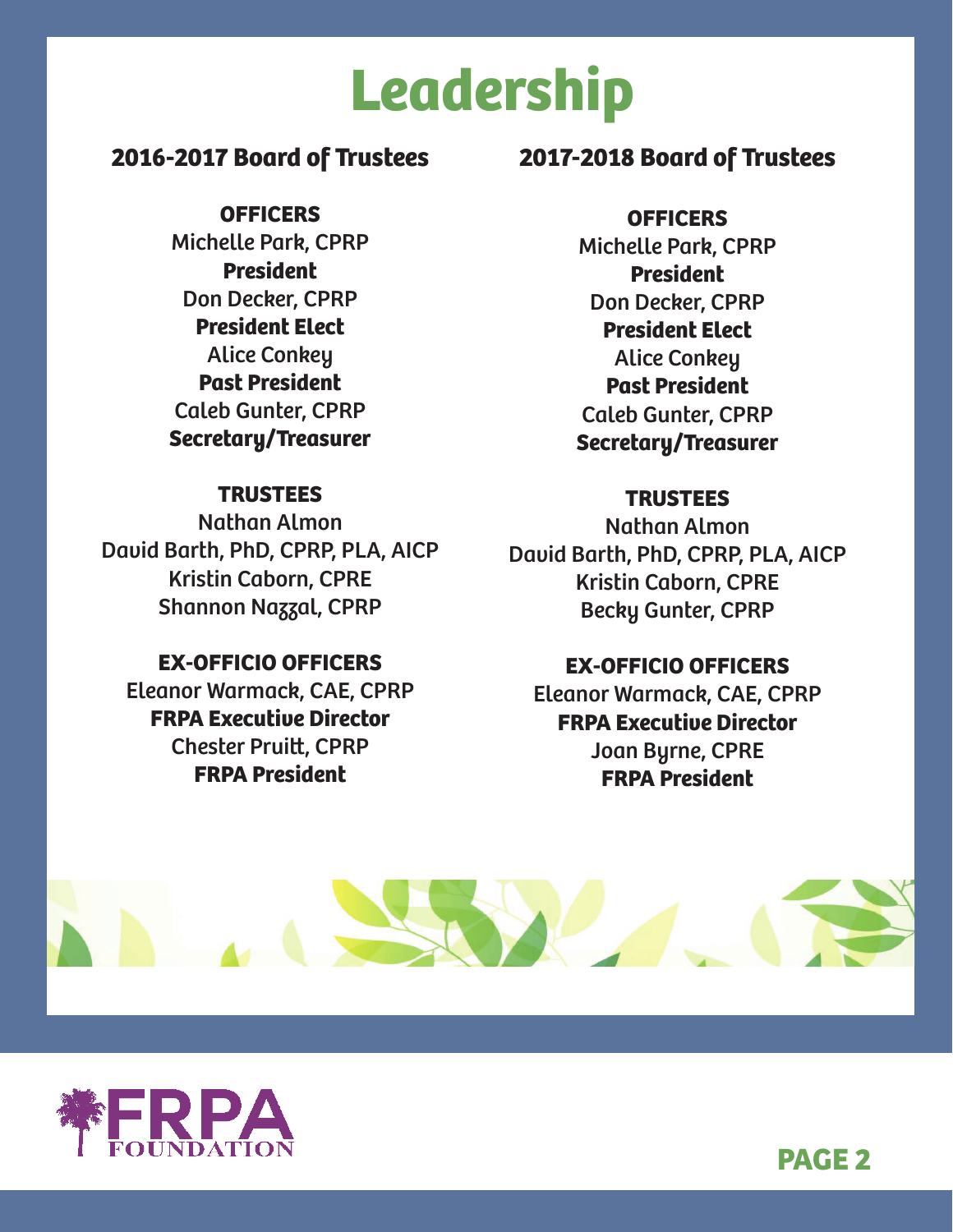

*President* Michelle Park, CPRP

*President Elect* Don Decker

*Past President* Alice Conkey

*Treasurer* Caleb Gunter, CPRE

*Trustees* Nathan Almon David Barth, PhD, CPRP, PLA, AICP Kristin Caborn, CPRE Becky Gunter, CPRP

411 Office Plaza Drive Tallahassee, FL 32303 850-878-3221

Dear Friends,

As 2018 gets rolling, the FRPA Foundation is proud to be rounding out its 20th anniversary of existence. We are thankful that we have the opportunity to join the Florida Recreation and Park Association's efforts to advance the field of parks and recreation. Looking back on 2017, we have been able to support programs including the Joe Abrahams Academy for Leadership Excellence, the Emerging Leaders Institute and statewide workshops and positively impact our ability to move parks and recreation forward.

The FRPA Foundation is proud to have been able to invest in a \$25,000 grant program to provide funds to agencies implementing the Fit2Play Program at afterschool sites through the 2017/18 school year. Fit2Play focuses on health and nutrition programming for afterschool kids ages 6-14. Programming includes active play and nutrition education. Participants are give pre and post testing to measure the effectiveness of this programming. Agencies who received funding must have also committed to the FRPA State of Health and Wellness Pledge.

We are always looking for more professionals to be involved in the FRPA Foundation's efforts. We appreciate donations but there are other ways you can help. You can participate in the Annual Online Auction, either as a donator or a bidder (or both!), which will take place August 5-12 this year. You can also designate the FRPA Foundation as your charity of choice during your agency's United Way Campaign. Amazon Smile offers a chance for you to link your account to the Foundation so that a portion of your purchase goes back to the Foundation. We welcome other ideas and opportunities so please, be in touch.

Thank you for your help in 2017 and let's make 2018 one to remember!

Sincerely,<br>Mudella Paul

Michelle Park, President Board of Trustees



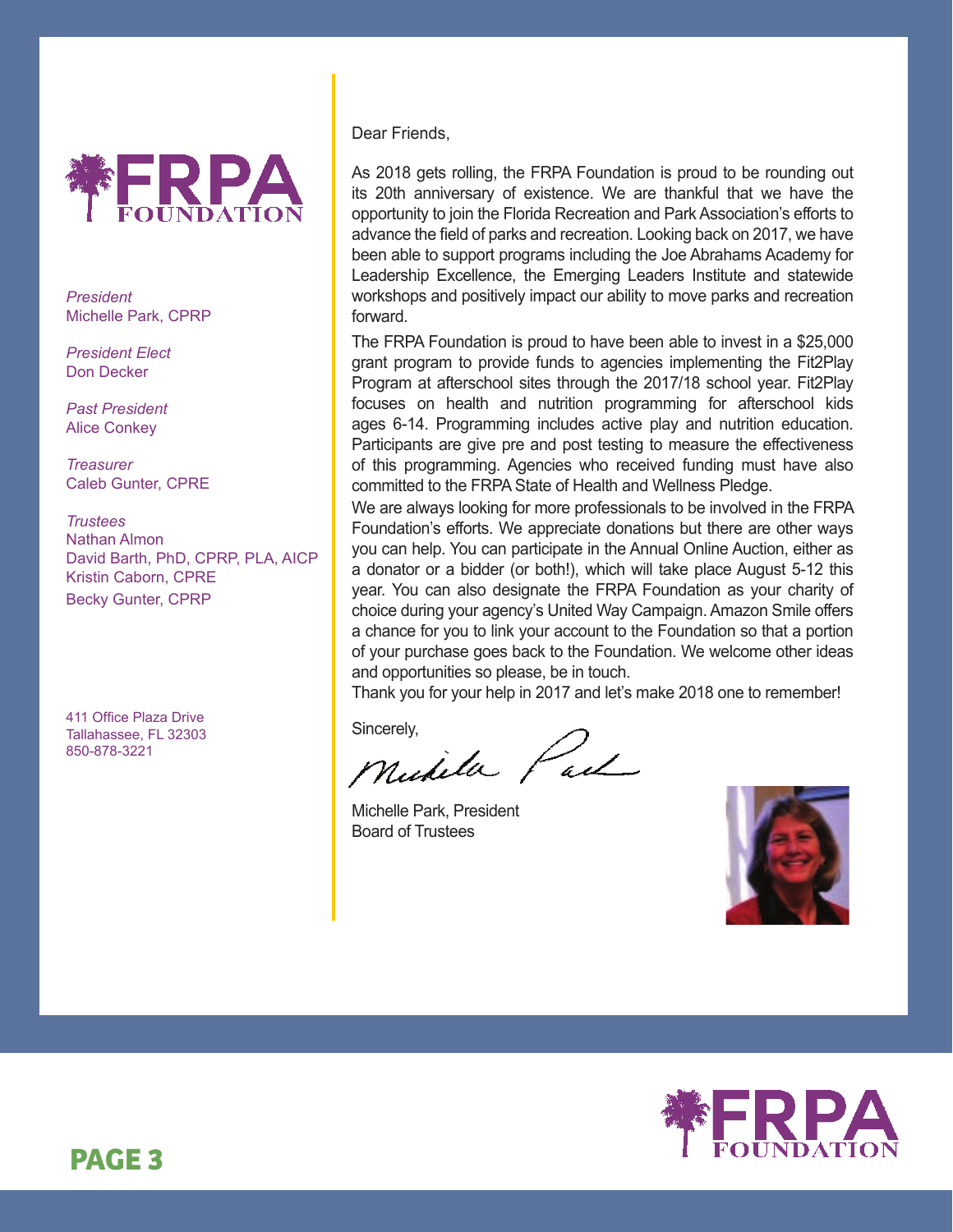### **Annual Auction**

In 2017, the FRPA Foundation hosted an Online Auction via Facebook and an on-site vendor supported-auction during the annual conference.

Adrienne Kout Al Schlazer American Carnival Mart Andrea King Association of Aquatic Professionals Barry Williams Barth Associates Beth Zickar **Bliss** Bonaventure Resort & Spa BSN Sports Caleb Gunter Carla Chindamo Cathie Schanz Cindy Shoffstall City of Boca Raton City of Plantation Commercial Energy Specialists Coral Oaks Golf Course/Cape Coral Parks & Recreation Cypress Head Golf Club & Tavern Restaurant Daktronics, Jeff Lyle Danny Bosell, Davie Golf Club Deschamps Mobimat DOGIPOT Dominica Recreation Products **Don Decker Elaine Smith** Eleanor Warmack Experience Kissimmee Florida Playstructures & Water Features, Inc. Florida Sports Foundation Frank Knapp

Fred Poppe Fun Express GAI Consultants | Community Solutions Group George LaCosta **Goodyear** Guidant Management Hubbard's Marina Jeff Cardozo Jennifer Cirillo Jennifer Guerrant Juliene Hefter Karen Chastain, General Manager Kathleen Loomis Kristin Caborn Largo Recreation Parks & Arts Leesburg Concrete Company, Incorporated Leslie Whitmer Leah Hoffman Maria Veith Mark Abdo Mark Breaudreau, Pompano Beach Martin County Parks and **Recreation** Mary Ann Thurmond Mary Palacios Medieval Times Tournament USA Merlin Entertainment Michelle Bono Michelle Park Mitzi Nelson

Musco Lighting Nancy Taback Nikki Allen No Fault Sports Group LLC Orika Carty Palm Beach County Parks and Recreation Public Restroom Company Pure Energy Solar Rain Bird Corp **RainoutLine** Recreation Sports, Inc. REP Services Ryan Padgett S&ME, Inc. SCORE Sports Scott Hampton Sherman Conrad Sheryl Fleming Sid Kitilla Site Horizons **Stantec** Stephen Hare Steve Cox Suzi Davidson **Symbiont** Tammy Peterson Terri Propst The Lifeguard Store The Morikami Museum Timothy Leiwig Troy Cox Tyler Technologies, Inc. UF Athletics Valerie Hayes Vermont Systems Wannemacher Jensen Architects, Inc. Wesco Turf, Inc.

### **Amount Raised: \$11,096**

Typeface indicates: Donor Purchaser **Donor AND Purchaser**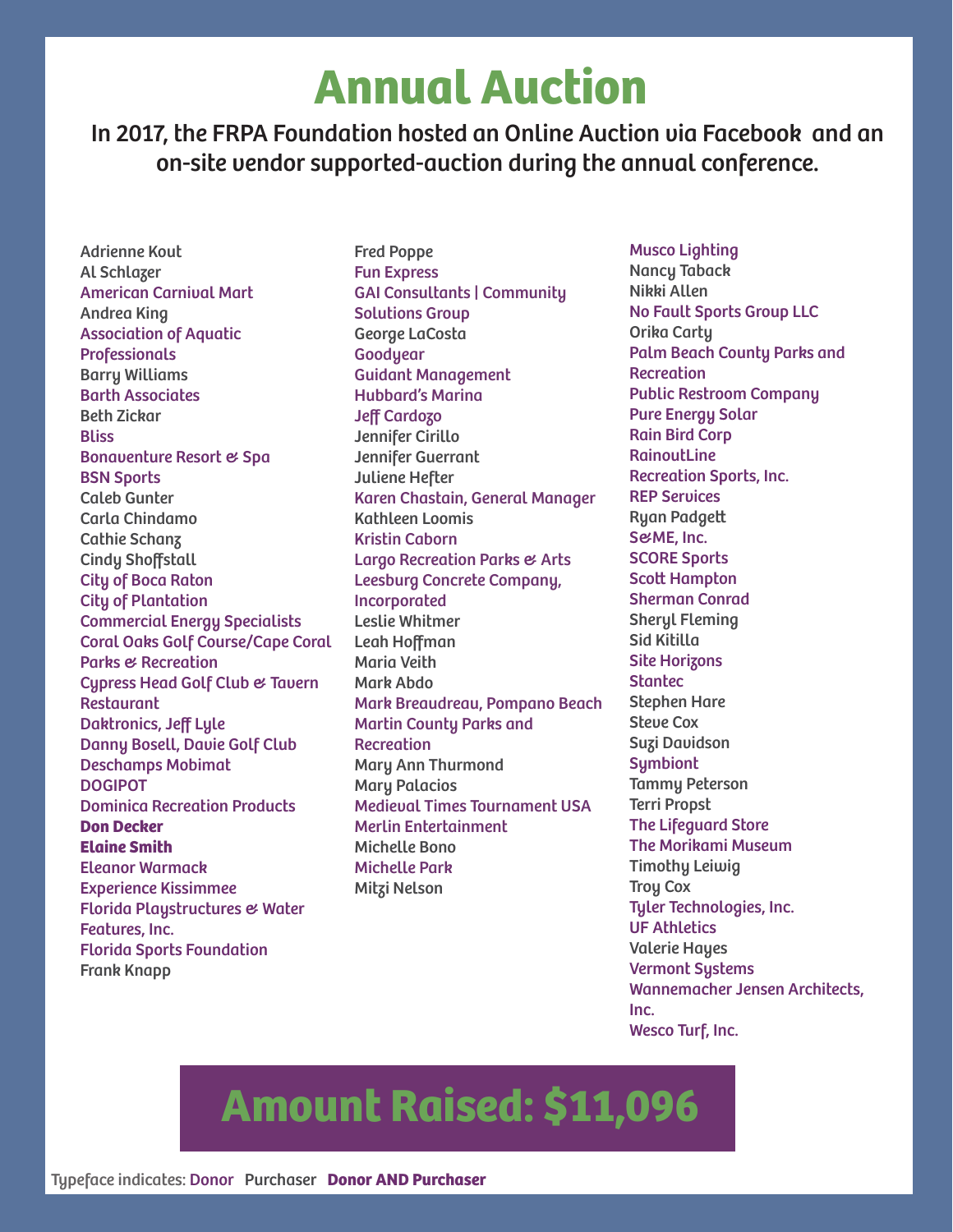# **Reinvesting in the Profession**



### **Emerging Leaders Institute**



The Emerging Leaders Institute is designed for professionals new to supervisory positions who have demonstrated promise as a future leader in the field. It is tailored to expose participants to critical leadership skills in preparation for future leadership growth.

### **Joe Abrahams Academy for Leadership Excellence**



The Abrahams Academy provides an opportunity for participants to explore and develop their leadership capacity, create personal leadership advancement plans, and encourages personal introspection, group activity and individual assessment.

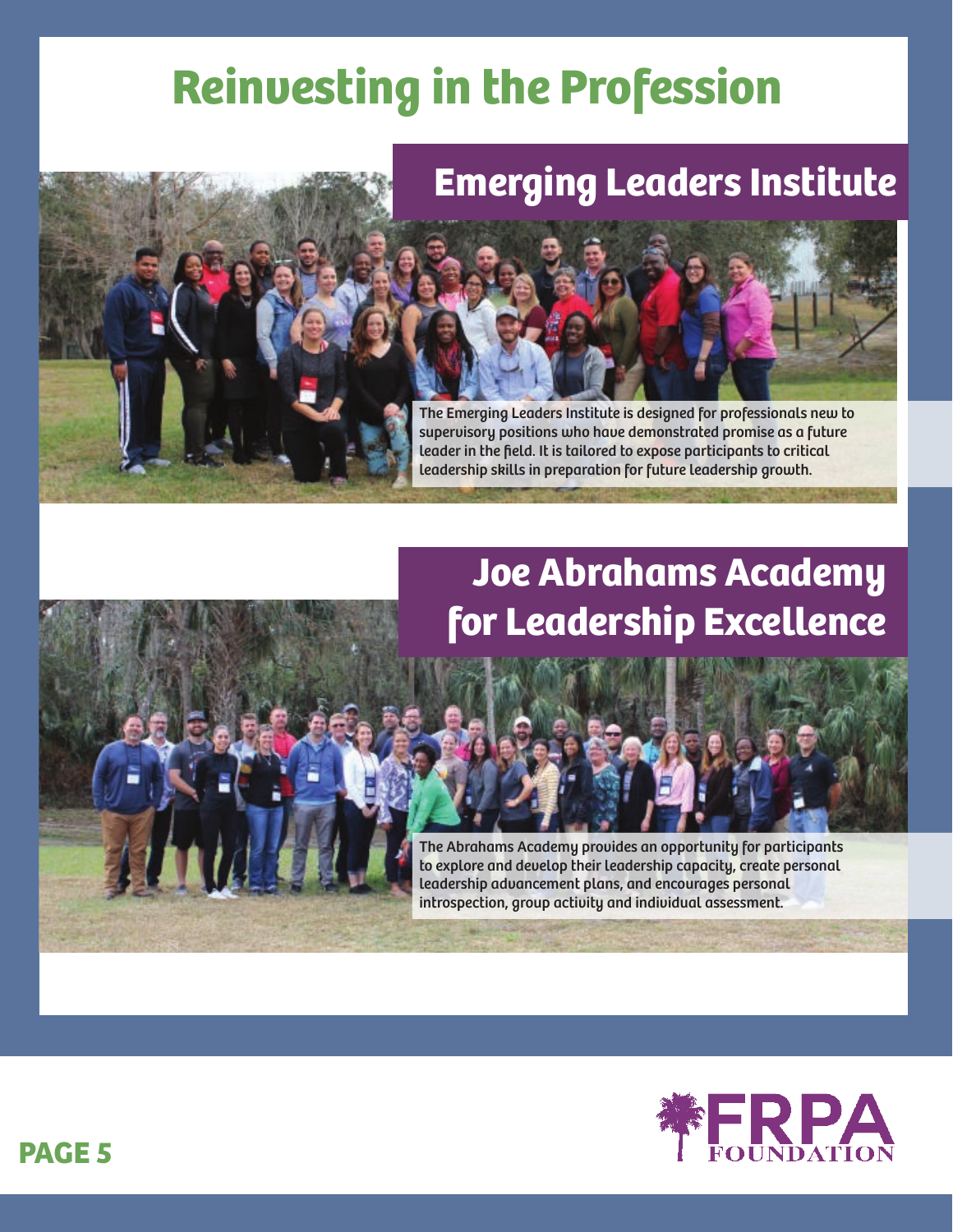# **Financial Report**

### **FRPA Foundation Assets**

|                                                             | <b>DECEMBER 31, 2016</b> | <b>DECEMBER 31, 2017</b>                                                                                                                                                                                                                            |
|-------------------------------------------------------------|--------------------------|-----------------------------------------------------------------------------------------------------------------------------------------------------------------------------------------------------------------------------------------------------|
| <b>CHECKING ACCOUNT</b>                                     | \$35,359                 | \$14,995                                                                                                                                                                                                                                            |
| <b>ENDOWMENT FUND</b>                                       | \$174,408                | \$214,331                                                                                                                                                                                                                                           |
| <b>STAVRES SCHOLARSHIP FUND</b>                             | \$9,359                  | \$8,859                                                                                                                                                                                                                                             |
| <b>TOTAL ASSETS</b><br><b>SOURCE OF FUNDS</b>               | \$219,126                | \$238,185                                                                                                                                                                                                                                           |
| <b>AUCTION AND ACTIVITIES</b>                               | \$16,135                 | \$21,415                                                                                                                                                                                                                                            |
| <b>DONATIONS (ANNUAL GIVING)</b><br><b>TOTAL</b>            | \$10,806<br>\$26,941     | \$15,192<br>\$36,607                                                                                                                                                                                                                                |
| <b>USE OF FUNDS</b>                                         |                          |                                                                                                                                                                                                                                                     |
| <b>ADMINISTRATIVE*</b>                                      | 3,067<br>\$              | 2,707<br>\$                                                                                                                                                                                                                                         |
| <b>STAFFING/OFFICE SPACE COSTS</b>                          | \$10,000                 | \$12,500                                                                                                                                                                                                                                            |
| <b>CONFERENCE</b>                                           | 212<br>\$                | \$<br>420                                                                                                                                                                                                                                           |
| <b>AUCTION AND ACTIVITIES</b>                               | \$<br>64                 | \$                                                                                                                                                                                                                                                  |
| <b>JOE ABRAHAMS ACADEMY</b>                                 | \$<br>7,000              | \$<br>7,000                                                                                                                                                                                                                                         |
| <b>EMERGING LEADERS INSTITUTE</b>                           | \$<br>2,000              | \$<br>2,000                                                                                                                                                                                                                                         |
| <b>TRANSFER TO ENDOWMENT</b>                                | \$<br>ä,                 | \$<br>6,000                                                                                                                                                                                                                                         |
| <b>STAVRES SCHOLARSHIP</b>                                  | \$                       | \$<br>500                                                                                                                                                                                                                                           |
| <b>FIT2PLAY PROGRAM</b>                                     | \$                       | \$25,000                                                                                                                                                                                                                                            |
| <b>WORKSHOP SPONSORS</b><br><b>TOTAL</b>                    | \$4,313<br>\$26,656      | \$<br>\$56,127                                                                                                                                                                                                                                      |
| 42%<br><b>AUCTION/ACTIVITIES</b><br>58%<br><b>DONATIONS</b> | 45%                      | ADMINISTRATIVE STAVRES SCHOLARSHIP<br>22%<br><b>AUCTION/ACTIVITIES</b><br>CONFERENCE<br><b>JOE ABRAHAMS ACADEMY</b><br><b>TRANSFER TO ENDOWMENT</b><br><b>FIT2PLAY PROGRAM</b><br>12%<br>STAFFING/OFFICE SPACE<br><b>EMERGING LEADERS INSTITUTE</b> |

**FRPA FOUNDATION SOURCE OF FUNDS 2017 FRPA FOUNDATION USE OF FUNDS 2017**



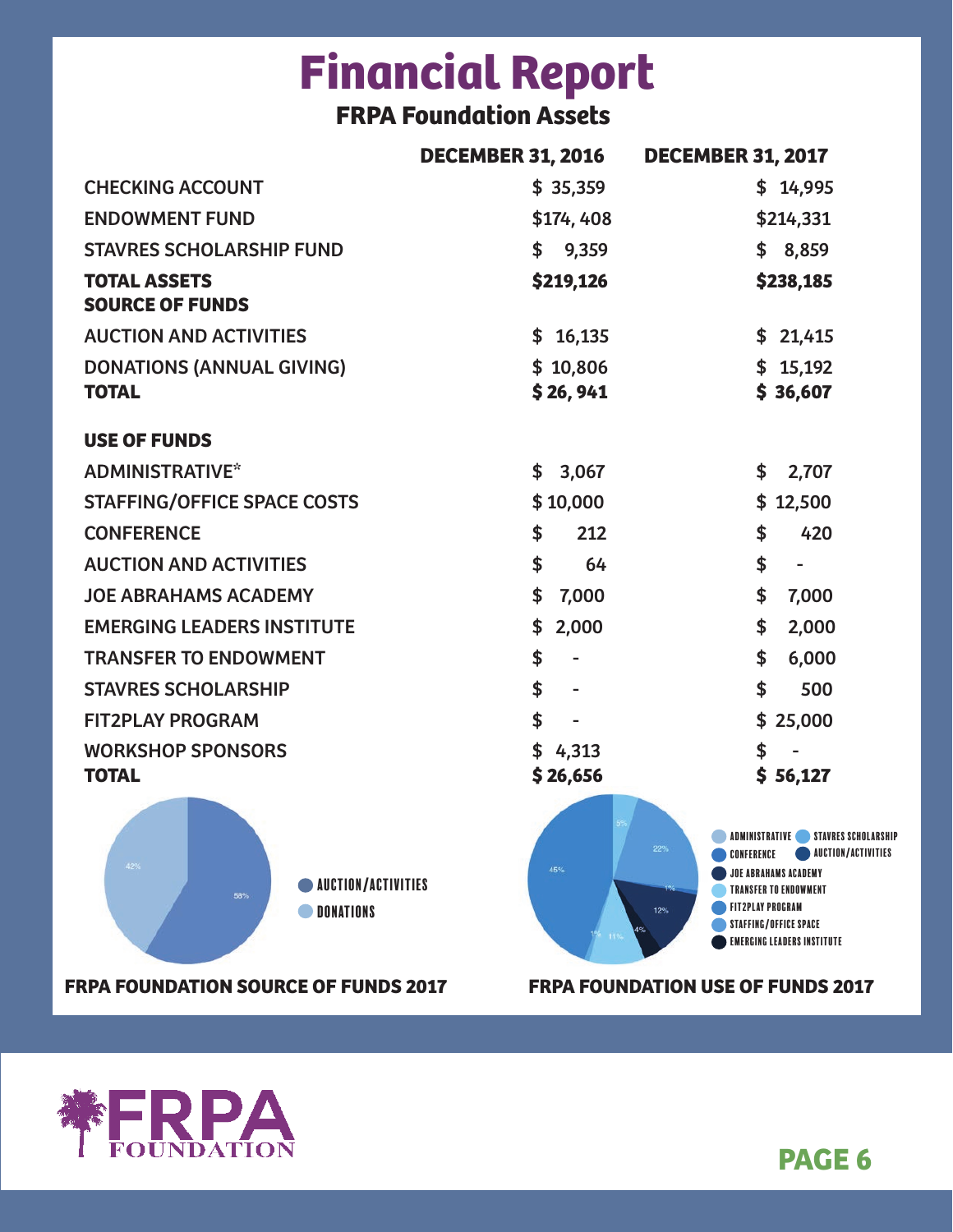

# **Recognition of Donors**

Abdo, Mark Arguelles-Goicoechea, Nadia Armstrong, Matthew Baccari, Jamie Baker, Alma Barcia, Daniel Barrera, Julio Barth, David Bartholomew, Greg Bayona, Omar Beeler, Cheryl Bergeron, Samantha Joe Bill, Alexis Blackman, Amy Boree, Kelly Brody, Grayson Burnett, Heidi Byrne, Joan Caborn, Kristin Caldwell, Chris Caldwell, Jeff Cannon, Frances Carroll, Wesley Cirillo, Jennifer Conkey, Alice Corker, Derrick Cox, Steven Craig, Nella Danzl, Jill Davis, Shawn Deal, Chris Decker, Don Desvergunat, Jonathan Donnelly, Felicia Drew, Carrie Edwards, Olema Ferlita, Ross Flaherty, David Geimer, Jefferson Godoy, Jessica Gomez, Mickey Good, Lynda

Good, Sarah Griffin, Terrell Gunter, Becky Gunter, Caleb Hanrahan, Pegeen Hodgkins, Mark Hoffman, Leah Kardys, Jack Kent, Sharon Kittila, Sidney Koenig, Michael Korbelak, Christopher Lacosta, George Lasher, Kate Leiwig, Tim Lenny, Peggy Lewis, Autumn Long, Michelle Mackenzie, Jason Maddox, Nancy Mainella, Fran Manzo, Barbara McKay, Robin McMahon, Jennifer McPherson-Hogle, Jeanine Menendez, Nilo Messler, Terri Mohammed, Jowie Murphy, William Nelson, Mitzi Network for Good Norwood, Andrea Owen, Terri Palacios, Mary Palmer, Andrew Palus, Karen Park, Michelle Patterson, Delven Pearson, Danielle Peebles, Gina Perkins, Sarah Petersen, Mandy

Peterson, Tammy Pincince, Krista Pine, Rebecca Pohlman, Jeff Portilla, Igna Prince, Rosemary Probert, Linda Propst, Terri Pruitt, Chester Rock, Marie Rockwell, Leah Ronald, Cathy and Tom Rothenbach, Walt Ryan, Charles Ryan, Shannon Salas-Restrepo, Nathalia Sargis, Michael Schafer, Shannon Schanz, Cathie Scott, Greg and Melinda Sibley, Stefan Simpson, Tess Sisk, Jennifer Smith, Elaine Stavres, Michael and Charlie Stowers, Jody Swartz, Bill Taback, Nancy Terebinski, Michelle Thomas, Barry Thompson, Michele Thornburg, Phil Vaillancourt Kreider, Lucille Van Camp, Barbie Vasquez, Justina Voit, Nan Warmack, Eleanor Whetzel, Sue Whitmer, Leslie Williams, Barry Woytko, Steven Zimmer, Michelle